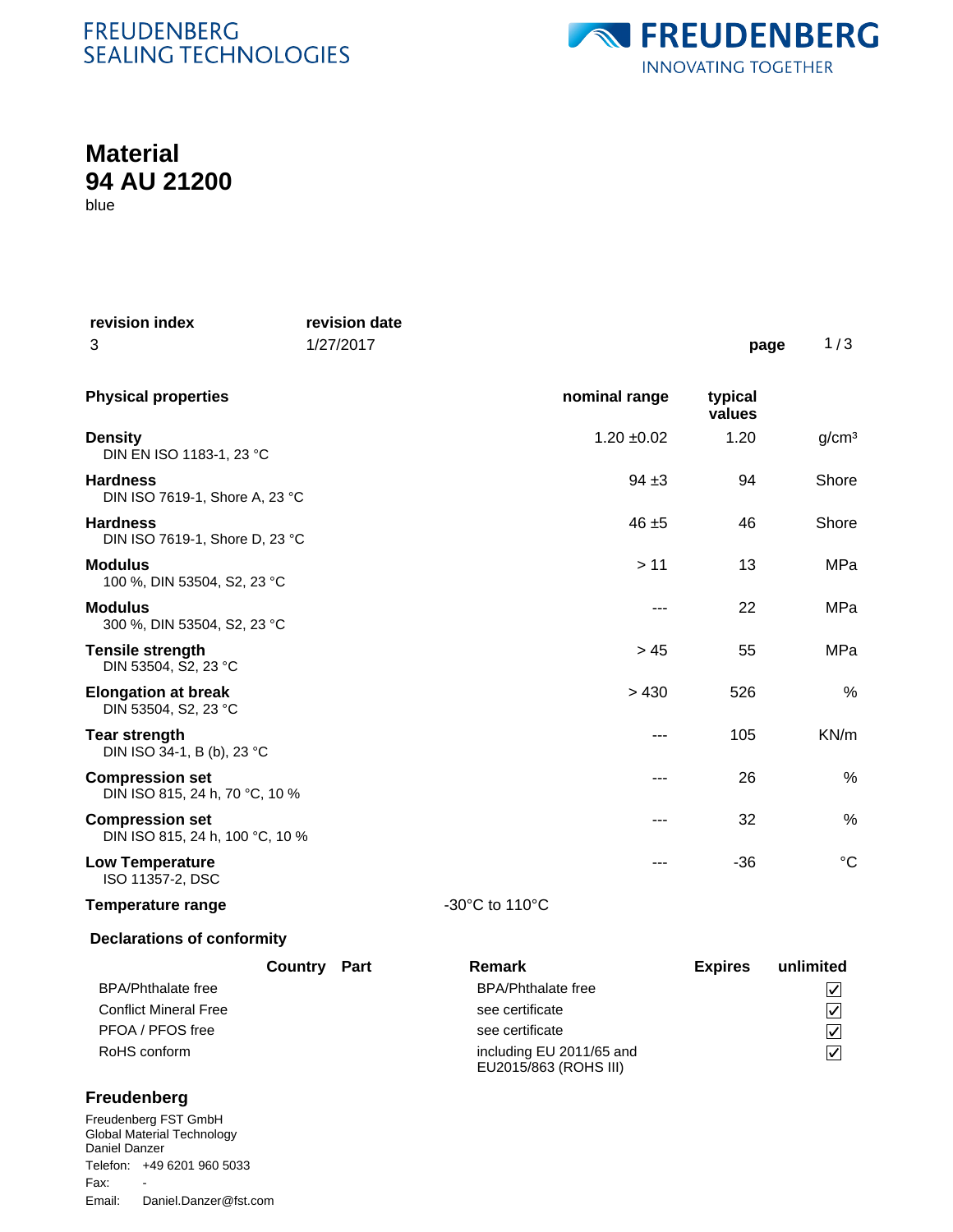## **FREUDENBERG SEALING TECHNOLOGIES**



# **Material 94 AU 21200**

blue

**revision index revision date**

3 1/27/2017 **page** 2 / 3

#### **Freudenberg**

Freudenberg FST GmbH Global Material Technology Daniel Danzer Telefon: +49 6201 960 5033 Email: Daniel.Danzer@fst.com Fax: